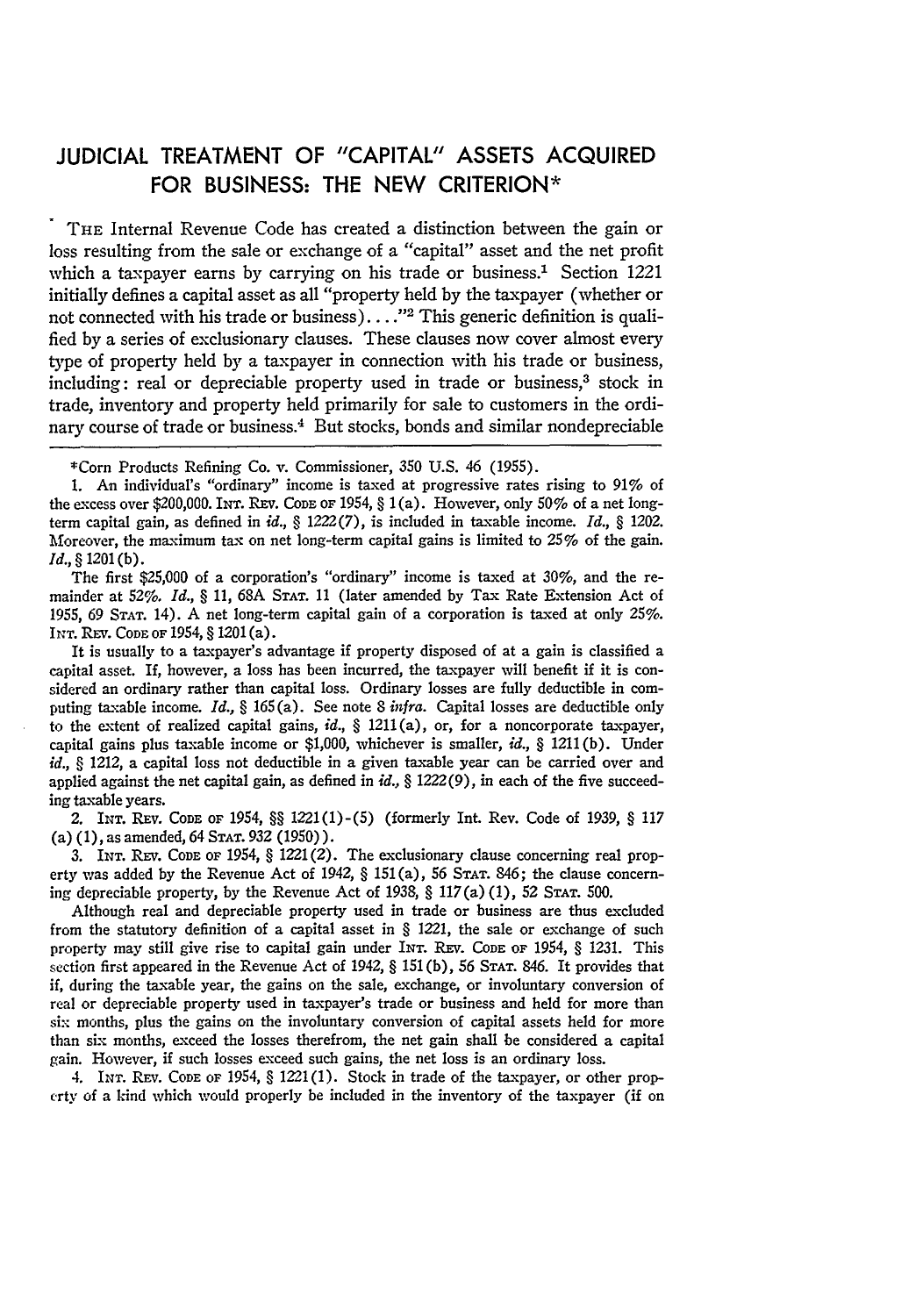personal property <sup>5</sup>—even when acquired and held for business rather than investment purposes-are not expressly covered by any exclusionary clause. And the courts have had considerable difficulty deciding whether the sale of such intangibles by a taxpayer who acquired them incident to his business gives rise to capital or ordinary gains and losses.<sup>6</sup>

Despite an apparent conflict with statutory language, recent cases have generally held that the sale or exchange of intangible assets acquired incident to a business transaction gives rise to ordinary gains and losses.<sup>7</sup> Courts have adopted different rationales to reach this result. Some courts have considered the loss of value as a business loss, attributable to the sale of a noncapital asset.8 These cases have usually fitted the asset within the exclusionary clause of "property held **...** primarily for sale to customers in the ordinary course of... trade or business,"<sup>9</sup> despite the fact that taxpayer had held the property "primarily" for purposes other than resale, and had sold it to buyers who were not "customers" of his trade or business.10 Some courts have permitted the

5. Accounts or notes receivable acquired in the ordinary course of trade or business as payment for goods or services have been specifically excluded from the definition of a capital asset by INT. REV. CODE OF 1954, § 1221(4). Prior to the addition of this exclusionary clause in the 1954 Code, the tax treatment of such notes had presented the courts with considerable difficulty. *Compare* Rockford Varnish Co., 9 T.C. 171 (1947) (capital loss), *with* Hercules Motors Corp., 40 B.T.A. 999 (1939) (ordinary loss). The clause excluding notes and accounts receivable will of course be of no help to the courts in the future adjudication of cases to which the 1939 Code is still applicable. This is especially true because Congress did not profess to be codifying case law by this addition to **§** 1221. See H.R. REP. No. 1337, 83d Cong., 2d Sess. 82, A273-74 (1954) ; **S.** REP. No. 1622, 83d Cong., 2d Sess. 111, 431 (1954).

*6. Compare* cases cited notes 8, 11 infra (ordinary income or loss), *with* cases cited note 13 *infra* (capital gain or loss).

7. See, *e.g.*, Tulane Hardware Lumber Co., P-H T.C. Rep. Dec.  $\int$  24.129 (1955) (discussing and rationalizing the trend of cases).

8. Charles A. Clark, 19 T.C. 48 (1952) ; Western Wine and Liquor Co., 18 T.C. 1090 (1952); Joe B. Fortson, 47 B.T.A. 153 (1942) ; Hercules Motors Corp., 40 B.T.A. 999 (1939); Gilbert v. Commissioner, 56 F.2d 361 (1st Cir. 1932).

Under **INT.** REV. **CODE** OF 1954, **§§** 165(a), (c) (1) (formerly Int. Rev. Code of 1939, 8§ 23(f), 23(e) (1), 53 STAT. 13), a business loss is fully deductible in computing taxable income. But INT. REV. CODE OF 1954, **§** 165 (f) (formerly Int. Rev. Code of 1939, § 23(g) (1), 53 STAT. 13) provides that losses from sales or exchanges of capital assets are allowable only as capital losses.

9. INT. REV. **CODE** OF 1954, **§** 1221(1). See cases cited note **8** *supra;* Harry Dunitz, 7 T.C. 672 (1946), *aff'd per* curiam, 167 F.2d 223 (6th Cir. 1948) (gain, rather than loss, from sale of noncapital asset). See note 36 *infra.*

10. See Commissioner v. The Bagley & Sewall Co., 221 F.2d 944, 948 (2d Cir. 1955) (dissenting opinion) ; Western Wine and Liquor Co., 18 T.C. 1090, 1099 (1952) (dissent-

hand at the close of the taxable year), were excluded from the term "capital assets" by the original definition of the term in the Revenue Act of 1921, § 206(a) (6), 42 **STAT.** 233. The Revenue Act of 1924, § 209(a) (8), 43 STAT. 263, excluded property held by the taxpayer primarily for sale in the course of his trade or business. The words "to customers" and "ordinary" were added to the latter exclusionary clause by the Revenue Act of 1934, § 117 (b), 48 STAT. 714. See note 28 *infra.*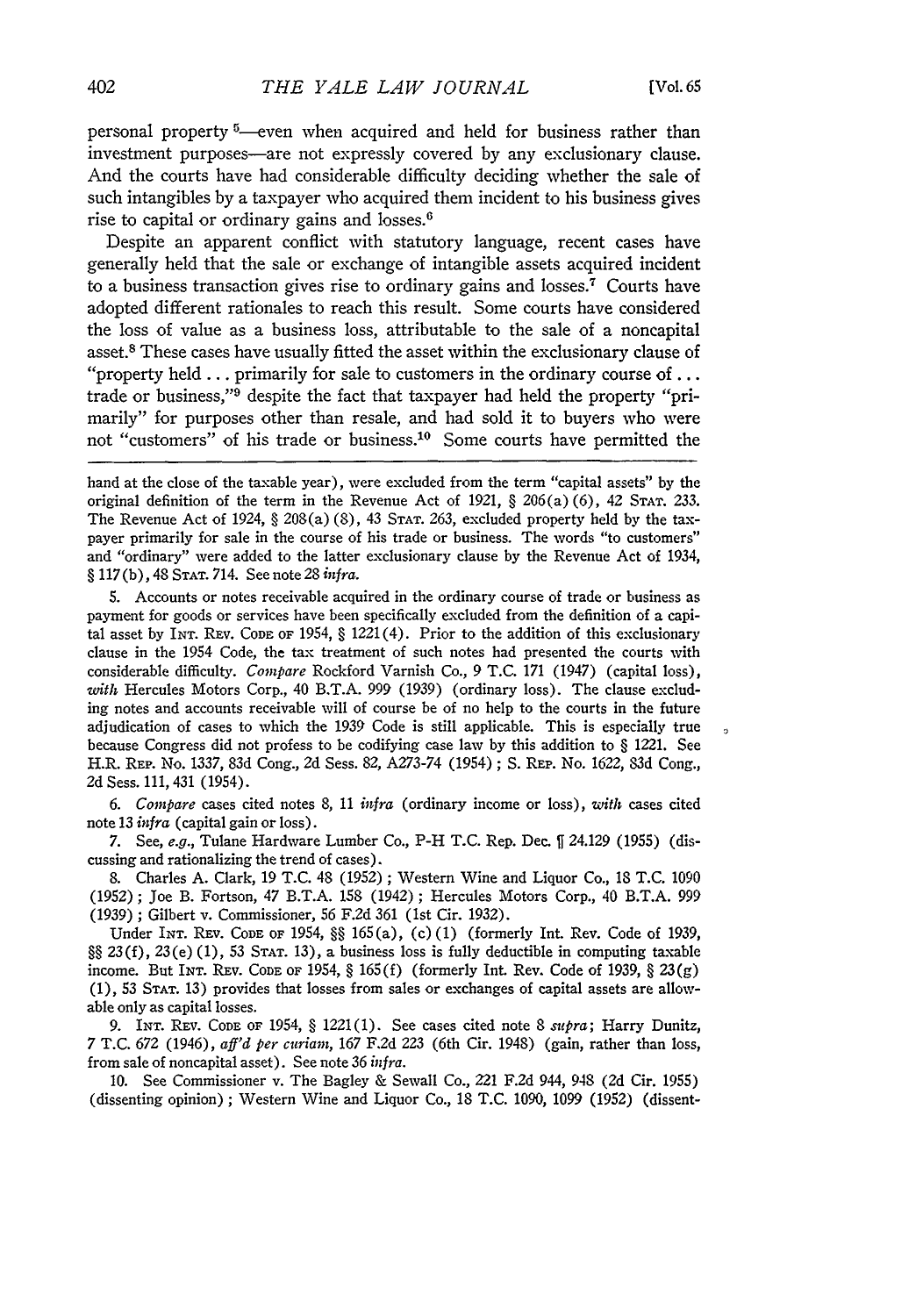losses to be fully deducted as "ordinary and necessary" business expenses,<sup>11</sup> thus avoiding the problem whether the property should be classified as a capital asset under section 1221.12 Other courts, however, have been unwilling to depart from a strict interpretation of the statutory language.<sup>13</sup> Although acknowledging that the property was not held primarily for investment, and would not have been acquired "but for" the taxpayer's business, these courts have stated that the language of the Code compelled them to treat the property as capital assets.14

ing opinion). "While it may be contended that each time [taxpayer] **...** sold the securities it dealt with a customer, such is not true within a fair reading of the taxing statute." George **E.** Warren Co. v. United States, 53 F. Supp. 578, 581 **(D.** Mass. 1944). See also note 14 *infra.*

Another method adopted **by** the courts to exclude property connected with business from the statutory definition of a capital asset is to stretch the exclusionary clause concerning property properly includible in inventory. See Corn Products Refining Co. v. Commissioner, 215 F.2d 513 (2d Cir. 1954), *aff'd on other grounds,* 350 **U.S.** 46 (1955).

**11.** *E.g.,* Commissioner v. The Bagley & Sewall Co., 221, F.2d 944 (2d Cir. 1955); Tulane Hardware Lumber Co., P-H **T.C.** Rep. Dec. **ff** 24.129 (1955) ; Pressed Steel Car Co., 20 T.C. **198** (1953).

In both the *Tulane Hardware* and *Pressed Steel* cases, there was no sale or exchange of the securities acquired for business reasons, since they became worthless while held by the taxpayer. INT. REV. Code of 1954, § 165(g) (1) (formerly Int. Rev. Code of 1939,  $\S 23(g)(2)$ , 53 STAT. 13) provides that if any security which is a capital asset becomes worthless during the taxable year, the resulting loss shall be treated as a loss from the sale or exchange, on the last day of the taxable year, of a capital asset. Despite this provision, the courts permitted the cost of the worthless securities to be fully deducted as a business expense without deciding whether the securities were outside the statutory definition of a capital asset. *Cf.* Helvering v. Community Bond & Mortgage Corp., 74 F.2d *727* (2d Cir. 1935), affirming *27* B.T.A. 480 (1932) (cost of stock acquired for business purposes and possessing no resale value held business expense rather than capital expenditure); Commissioner v. The Hub, Inc., 68 F.2d 349 (4th Cir. 1934) (same).

**12. INT.** Rav. **CODE** OF 1954, § **162** (a) (formerly Int. Rev. Code of 1939, § 23 (a) (1) (A), as amended, 66 **STAT.** 443 (1952)) allows "as a deduction [from gross income] all the ordinary and necessary expenses paid or incurred during the taxable year in carrying on any trade or business. . . **."** Several courts have concluded that the question of what constitutes a business expense can be "determined by business necessity [under  $\S$  162(a)] without a specific consideration of [§ 1221]. . . ." Commissioner v. The Bagley & Sewall *Co., supra* note **11,** at 947; see other cases cited note **11** *supra.*

**13.** Exposition Souvenir Corp. v. Commissioner, 163 F.2d *283 (2d* Cir. 1947) ; Graham Mill & Elevator Co. v. Thomas, 152 F.2d 564 (5th Cir. 1945) ; Estate of Clarence E. Lehr, **18** T.C. *373* (1952); Rockford Varnish Co., 9 T.C. **171** (1947) ; Logan and Kanawha Coal Co., 5 T.C. 1298 (1945); *ef.* McGhee Upholstery Co., P-H 1954 T.C. Mem. Dec. **if** 54014 *(1953).*

14. "The notes were property held by the taxpayer. They were not stock in trade or other inventoriable property, depreciable property, or real property used in the business of the petitioner. **. .** . Here . . **.** the property came into the hands of the petitioner in the ordinary course of its business and was not acquired to be held as an investment **....** [But] it can not fairly or properly be said that [the notes] ... were held primarily for sale to customers in the ordinary course of the petitioner's business. It follows that they were capital assets within the statutory definition and the limitation applies. This may be unfortunate, but it is in accordance with our understanding of the law as enacted **by** Congress." Rockford Varnish Co., *supra* note **13,** at 172-73.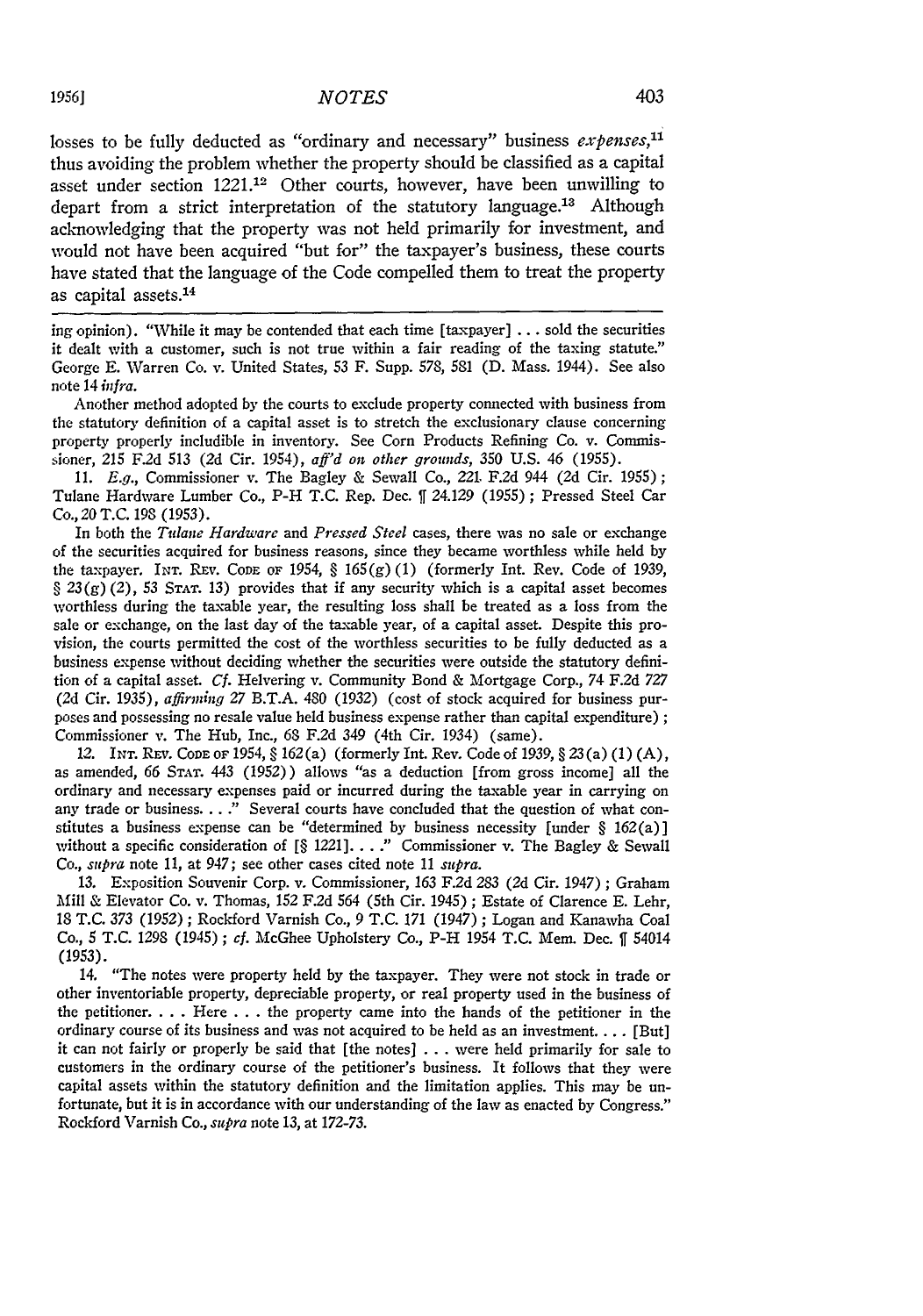In the recent case of *Corn Products Refining Co. v. Commissioner,15* the Supreme Court held that both profits and losses **16** resulting from "hedging" transactions in commodity futures were properly treated as ordinary income and loss. Taxpayer, a corporation engaged in the manufacture and sale of corn products, had systematically purchased corn futures contracts in order to protect its manufacturing profit margin against possible increases in the price of corn. 17 The futures transactions produced a net loss of \$110,000 in 1942, but had produced a net profit of \$680,000 in 1940.18 Taxpayer initially re-

15. 350 U.S. 46 (1955), *afflrning* 215 F.2d 513 **(2d** Cir. 1954), 16 T.C. 395 (1951).

16. *Ibid.* The fact that *Corn Products* involved both gains and losses seems significant. In the past, the cases were concerned with *either* gain or loss (usually loss), but not both. Thus, it was never perfectly clear whether a holding of "ordinary" loss necessarily required holdings of "ordinary" gain in future cases dealing with similar types **of** transactions. Moreover, the area of law was further clouded because the Commissioner often took an attitude no less schizophrenic than that of the taxpayer, arguing for "capital" treatment for losses but "ordinary" treatment for gains arising from the same kinds of transactions. See note 45 *infra.*

17. Under taxpayer's pricing policy, it was obligated to sell its finished products at the contract price or the market price on the date of delivery, whichever was lower. Moreover, its storage facilities were limited. To guard against the repercussions of future *increases* in the price of corn, its principal raw material, taxpayer purchased corn futures (contracts to buy a stated number of bushels at a stated price during a stated future month) whenever the price appeared favorable. Apparently, taxpayer was operating on the theory that any rise in the price of its raw material would be offset by a concomitant rise in the market value of its holdings in corn futures. Taxpayer took delivery on few of these contracts; it usually sold them unless a corn shortage was imminent. Corn Products Refining Co. v. Commissioner, 350 U.S. 46, 48-49 (1955).

Courts which before the instant case had considered the tax treatment of hedging transactions in commodity futures generally accepted the position of G.C.M. 17322, XV-2 CuM. **BULL.** 151 (1936), that losses from so-called "true" hedges were essentially insurance and fully deductible as ordinary and necessary business expenses. Stewart Silk Corp., 9 T.C. 174 (1.947) ; Kenneth S. Battelle, 47 B.T.A. 117, *127* (1942) ; Ben Grote, 41 B.T.A. 247 (1940). This result has now been codified by INT. REV. **CODE** OF 1954, § 1233(a). H.R. RaP. No. 1337, 83d Cong., 2d Sess. A278 (1954) ; **S.** REP. No. 1622, 83d Cong., 2d Sess. 437 (1954).

Until *Corn Products,* however, courts tended to define a "true" hedge narrowly, holding that losses from transactions in commodity futures **by** a business taxpayer which were not "true" hedges were deductible only as capital losses. Trenton Cotton Oil Co. v. Commissioner, 147 **F.2d 33** (6th Cir. 1945) ; Commissioner v. Farmers & Ginners Cotton Oil Co., 120 F.2d **772** (5th Cir.), *cert. denied,* 314 **U.S. 683** (1941) ; Estate of Dorothy %Makransky, **5 T.C. 397** (1945), *aff'd per curiam,* 154 **F.2d 59** (3d Cir. 1946). See also Rich & Rippe, *Tax Aspects of Commodity Futures Transactions with a Business Purpose, 2* **TAx** L. **REv.** 541 (1947).

In *Cori; Products,* taxpayer argued that its transactions in corn futures were not "true" hedges because it was protected only against future *increases* in the price of corn. Dismissing this contention, the Supreme Court pointed out that "petitioner feared the possibility of a price rise much more than that of a price decline. It therefore purchased partial insurance against its principal risk ... " Corn Products Refining Co. v. Commissioner, *supra,* at **51.**

18. Corn Products Refining Co. v. Commissioner, *supra* note 17, at 49.

Taxpayer's large profits in 1940 appear to have been nonrecurrent, attributable to the

404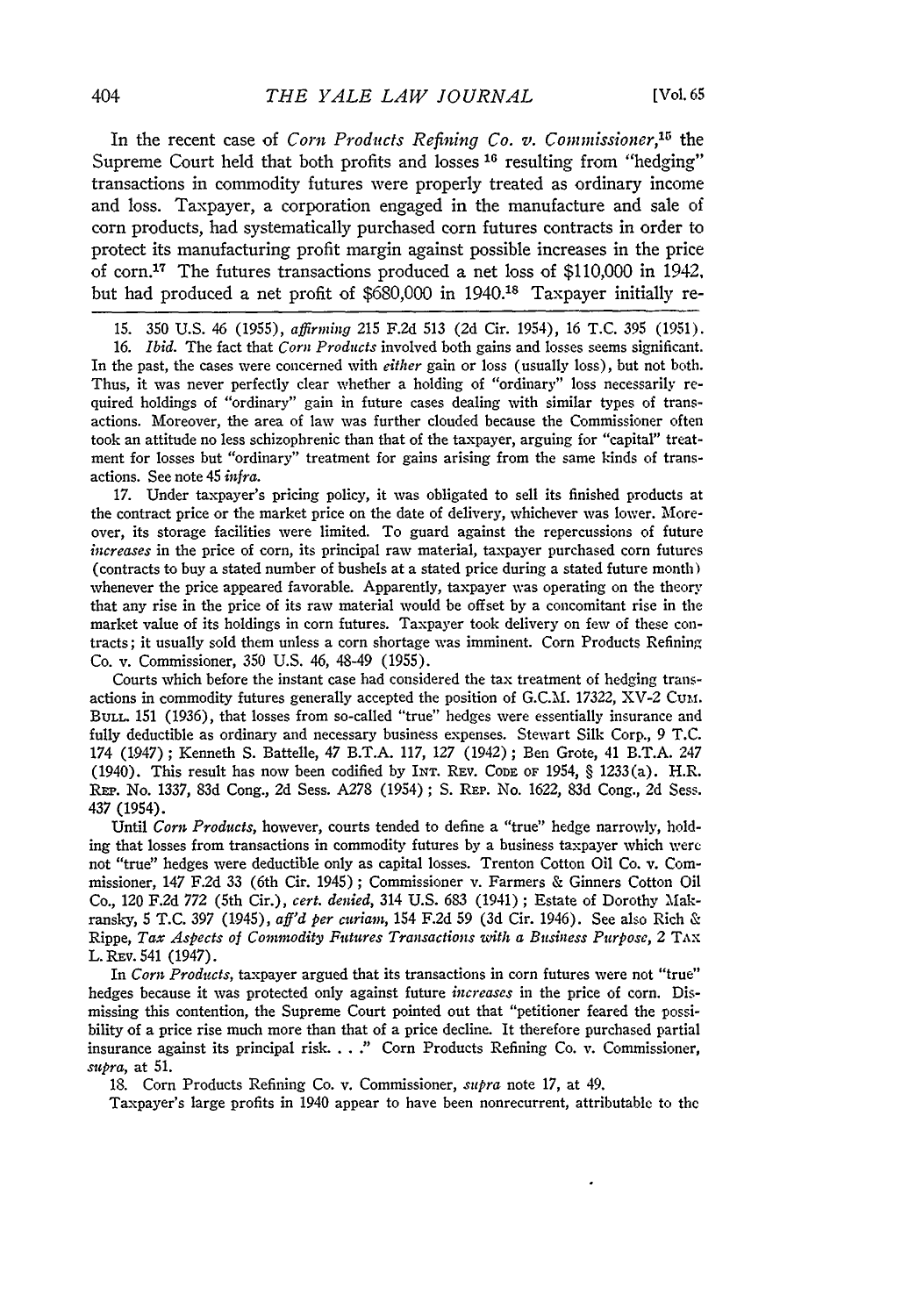ported these figures as ordinary income and loss, but later contended that they should have been taxed as capital gains and losses. 19 Taxpayer did not dispute that the futures transactions were an integral part of its trade or business; rather, it insisted that the futures contracts were capital assets as defined in section 1221 and should have been taxed accordingly, whether or not they were acquired for business purposes.<sup>20</sup>

The Supreme Court unanimously held that the hedging transactions were not the type of activity for which Congress intended special capital asset treatment.<sup>21</sup> The Court argued that the preferential tax treatment provided by the capital assets sections should be applied only when the legislative purpose would thereby be effectuated.<sup>22</sup> And it stated that the underlying purpose of these sections is to relieve *hvestors* from excessive hardships when they convert their investments into cash.<sup>23</sup> The Court was convinced that taxpayer was not a capital investor seeking to make a profit by trading in corn futures, but a self-insurer seeking to protect its profit margin on the sale of corn products.<sup>24</sup> The Court conceded that the futures contracts did not come within

outbreak of World War II. See Corn Products Refining Co., 16 T.C. 395, 396-97 (1951). This type of hedging transaction almost invariably results in losses. See cases cited note *17 supra.*

19. Corn Products Refining Co. v. Commissioner, 350 U.S. 46, 49 (1955).

20. "Both the Tax Court and the Court of Appeals found petitioner's futures transactions to be an integral part of its business designed to protect its manufacturing operations against a price increase in its principal raw material. . . . Corn Products does not level a direct attack on these two-court findings but insists that its futures were 'property' entitled to capital-asset treatment under [§ 1221] . . . and *as such* were distinct from its manufacturing business." *Id.* at **50.** (Emphasis added.)

21. "We find nothing in this record to support the contention that Corn Products' futures activity was separate and apart from its manufacturing operation. On the contrary, it appears that the transactions were vitally important to the company's business as a form of insurance against increases in the price of raw corn **....** For tax purposes petitioner's purchases have been found to 'constitute an integral part of its manufacturing business. . . . " *Id.* at 50-51.

*22. Id.* at 52.

23. "Congress intended that profits and losses arising from the every-day operation of a business be considered as ordinary income or loss rather than capital gain or loss. The preferential treatment provided by [the capital assets provisions] . . . applies to transactions in property which are not the normal source of business income. It was intended 'to relieve the taxpayer from . . . excessive tax burdens on gains resulting from a conversion of apital investments, and to remove the deterrent effect of those burdens on such conversions.' *Burnet v. Harmel, 287* U.S., at 106 [1932] .... **"** Corn Products Refining Co. v. Commissioner, 350 U.S. 46, 52 (1955).

24. *Id.* at 50-51. In concluding that the taxpayer was not acting as a "legitimate capitalist," the Court was influenced by the testimony of taxpayer's own officers that the futures were purchased in order to guarantee a ready supply of corn at a fixed price for future manufacturing requirements.

The Court also found that the taxpayer was not a "speculator," even though its hedging transactions were not "true" hedges. The distinction between investment and speculation is by no means clear-cut. See United States v. Chinook Inv. Co., 136 F.2d 984, 985 (9th Cir. 1943). The Code seeks to separate the investor from the speculator by distinguishing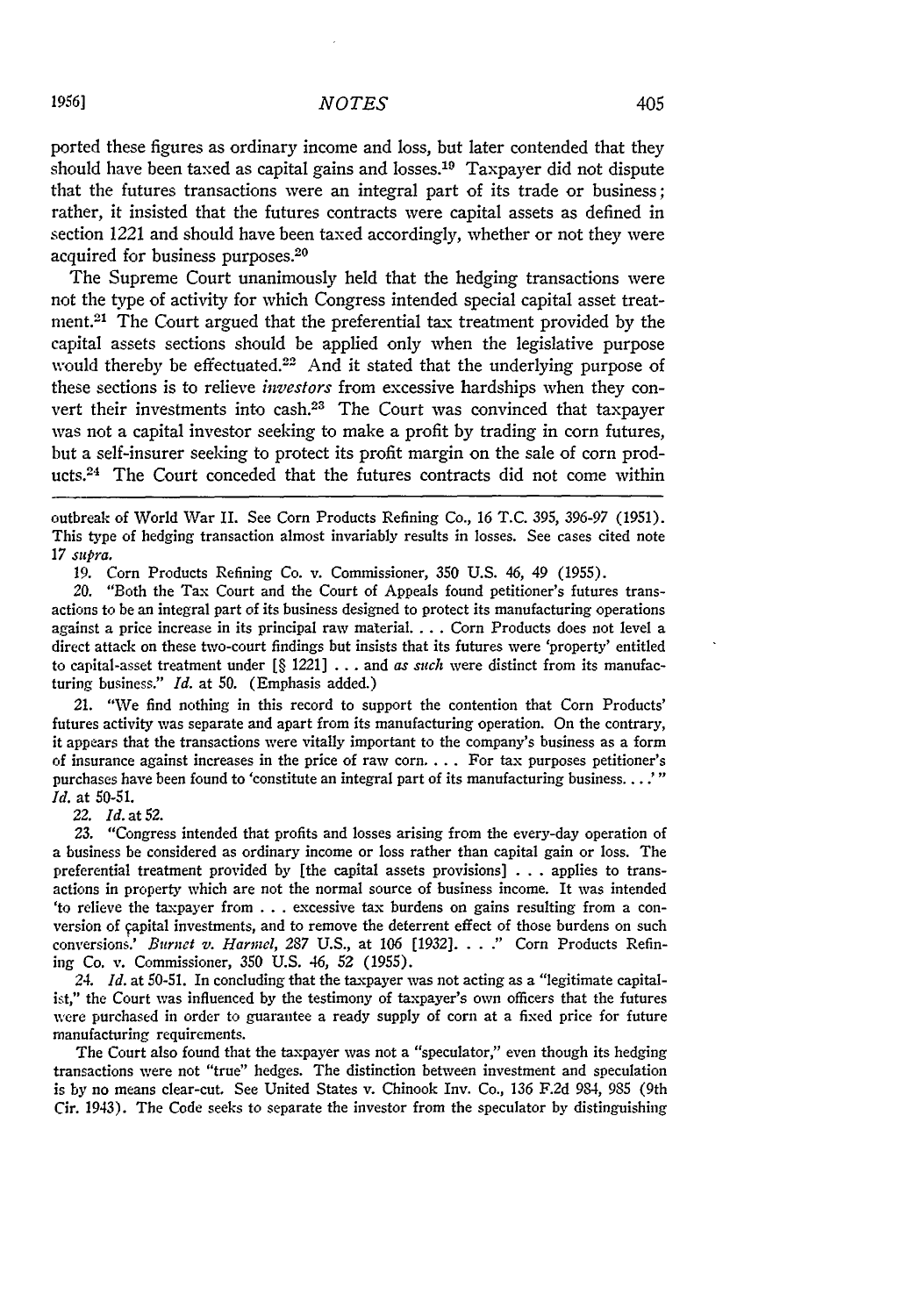any clause excluding property held by the taxpayer from the definition of a capital asset.25 But it stated that when property is held incident to a taxpayer's regular business, rather than as an investment, the definition of a capital asset in section 1221 must be narrowly, and the exclusionary clauses broadly, construed.<sup>26</sup>

*Corn Products* represents a significant change in the judicial application of section 1221. The decision in effect rewrites section 1221, excluding from the definition of "capital assets" *all* property held, without investment intent, in connection with the taxpayer's business.<sup>27</sup> This is the first time that property has overtly been excluded from capital asset treatment because of the policy of section 1221 ; in the past, courts applying the section have at least purported to look only at its language without attempting to ascertain the congressional policy behind it.<sup>2</sup> 8 More important, *Corn Products* marks the first time that

between "long-term" and "short-term" capital gains. A short-term capital gain is defined as a gain from the sale or exchange of a capital asset held for less than six months. **I.Nw.** Rev. Code of 1954, § 1222(1). It is taxed as ordinary income rather than at the preferential rates accorded net long-term capital gains. "It is believed that a holding period of 6 months will be a sufficient deterrent to the speculator as contrasted with the legitimate investor." S. **REP.** No. 1631, 77th Cong., 2d Sess. 50 (1941). However, the designated holding period does not necessarily effectuate different tax treatment of the "investor" and "speculator" and has been soundly criticized. See Miller, *The 'Capital Asset' Concept: A Critique of Capital Gains Taxation: I,* 59 YALE L.J. 837, 83S-48 (1950). In this note, the term "investment" is used generally to refer to both "speculative" and "true" investment.

25. "Admittedly, petitioner's corn futures do not come within the literal language of the exclusions set out in that section. They were not stock in trade, actual inventory, property held for sale to customers or depreciable property used in a trade or business." Corn Products Refining Co. v. Commissioner, 350 U.S. 46, 51-52 (1955).

26. "Since this section is an exception from the normal tax requirements of the Internal Revenue Code, the definition of a capital asset must be narrowly applied and its exclusions interpreted broadly.... This Court has always construed narrowly the term 'capital assets' in [§ 1221]... **."** *Id.* at 52.

It is not clear whether the Court held: 1) that the futures did not come within the scope of § 1221 at all; 2) that they came within the all-inclusive definition of a capital asset, but were excepted by a specific, though judicially undesignated, exclusionary clause if interpreted broadly; or 3) that they came within the all-inclusive definition, but were excepted from capital assets treatment **by** a judicially added exclusionary clause.

27. See notes 3-5 *supra* and accompanying text. See also dissenting opinion of Frank, J., in Commissioner v. The Bagley & Sewall Co., 221 F.2d 944, 948 *(2d* Cir. 1955) : "From 'capital assets' [§ 1221(2)] . . . excepts 'real property'--no other-if 'used in the trade or business of the taxpayer.' My colleagues, in effect, treat that clause as if it read 'any property used in the trade or business of the taxpayer.'"

28. See Miller, *The 'Capital Asset' Concept: A Critique of Capital Gains Taxation: II,* 59 **YALE** L.J. 1057, 1084-86 (1950). Courts have, of course, sometimes stretched the language of the exclusionary clauses to avoid treating as a capital asset property held in connection with taxpayer's business. See cases cited notes 8-10 *supra.* But these courts still professed to be applying the statutory language as written by Congress; they did not justify their broad construction of the exclusionary clauses in terms of policy considerations.

Prior judicial application of the "to customers" phrase of the "trade or business" exclusionary clause, INT. REV. Code or 1954,  $\S$  1221(1), exemplifies the tendency of the courts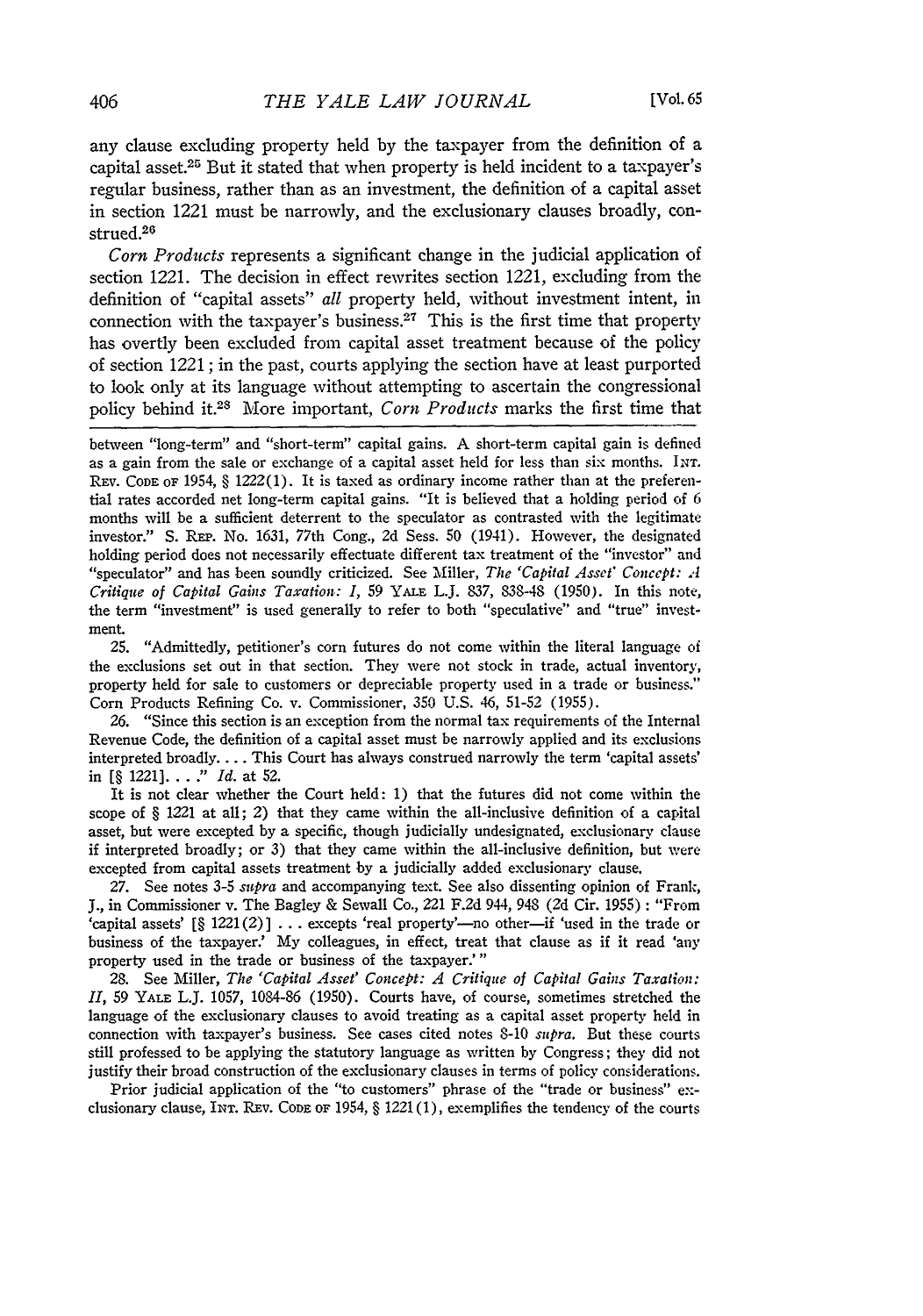the Supreme Court has unequivocally stated that investment *is* the policy of the section.<sup>20</sup> The decision could be limited to hedging transactions. However, the fact that the Supreme Court chose to affirm the Second Circuit's decision on a different, nonstatutory rationale that was broader than the case required indicates that the Court did not intend the decision to be so limited.30

The *Corn Products* approach to section 1221 constitutes an important'beginning toward making sense out of the capital assets sections of the Code. It might be argued that the Court, believing that it could effectuate the policy of capital assets treatment more successfully by disregarding the explicit language chosen by Congress, engaged to an unwarranted extent in judicial legislation.<sup>31</sup> Nevertheless, the exceptional tax treatment given to capital assets must be supported, if at all, on an investment-business rationale.<sup>32</sup> And the fact is that Congress has never been able successfully to define a "capital asset." Having initially designated all property as capital assets, Congress has proceeded to limit this definition by piecemeal enactment of exclusionary clauses.<sup>33</sup> As a

*29. Cf.* Burnet v. Harmel, 287 U.S. 103, 106 (1932). The *Harmel* decision is, however, at best equivocal.

30. To avoid creating a "judge-made exception" to the statutory definition of a capital asset, the Second Circuit had held that the futures contracts were "part of the inventory purchase system which is utilized solely for the purpose of stabilizing inventory cost" and accordingly came within the inventory exclusionary clause. Corn Products Refining Co. v. Commissioner, 215 **F.2d** 513, 516 (2d Cir. 1954). *But see* Estate of Dorothy Makransky, **5** T.C. *397,* 411-12 (1945), *aff'd per curian,* 154 F.2d **59** (3d Cir. 1946). This categorization, at least functionally, seems highly tenable. Since the Supreme Court accepted the finding of the lower court that the dealings in commodity futures were an integral part of the taxpayer's business designed to stabilize inventory cost, it could very easily have adopted the rationale of the Second Circuit.

*31. Corn Products* is a significant deviation from the traditional judicial rule of interpreting tax statutes literally. See, *e.g.,* Crooks v. Harrelson, 282 U.S. **55,** 61 (1930) **;** Masonite Corp. v. Fly, 194 F.2d 257, *261* (5th Cir. 1952) ; Forstmann v. Rogers, 128 F.2d *126,* 129 (3d Cir. 1942) ; Minnesota Tea Co. v. Commissioner, 76 F.2d 797, 799 (8th Cir.), *aff'd, 296* U.S. *378* (1935).

*32.* For discussion and evaluation of the "investment" rationale underlying capital assets treatment, see, *e.g.,* SELTZER, **THE NATURE AND** TAX **TREATMENT OF** CAPITAL GAINS **AND** LosSEs 3-4, 48-49, 212-13, 282-89 (1951) ; **U.S.** TREASURY **DEP'T, FEDERAL** INCOME **TAX TREATmENT OF** CAPITAL **GAINS AND** LOSSES **13,** *21-22,* **52-53;** Miller, *The 'Capital Asset' Concept: A Critique of Capital Gains Taxation: II,* 59 YALE L.J. 1057 (1950) ; *cf.* Rich & Rippe, *supra* note 17, at 559-64.

33. The term "capital assets" was first defined by Congress in the Revenue Act of

to look only at the language rather than the policy of the capital assets sections. The words "to customers" were added to the clause **by** the Revenue Act of 1934, § 117(b), 48 **STAT.** 714. The change was made to prevent professional stock market speculators from deducting losses on the sale of securities from ordinary income. **S.** REP. No. **558,** 73d Cong., 2d Sess. 12 (1934) ; *Report of Conference Committee on H.R. 7835,* H.R. REP. No. 1385, *73d* Cong., 2d Sess. 22 (1934). Despite the congressional policy motivating the change in wording, courts have frequently maintained that the "to customers" phrase prevented taxpayers who were not in the securities business from deducting in full losses on the sale of securities acquired for business reasons. See cases cited notes 13-14 *supra;* Miller, *The 'Capital Asset' Concept: A Critique of Capital Gains Taxation: I,* 59 YALE L.J. 837, 874-77 (1950).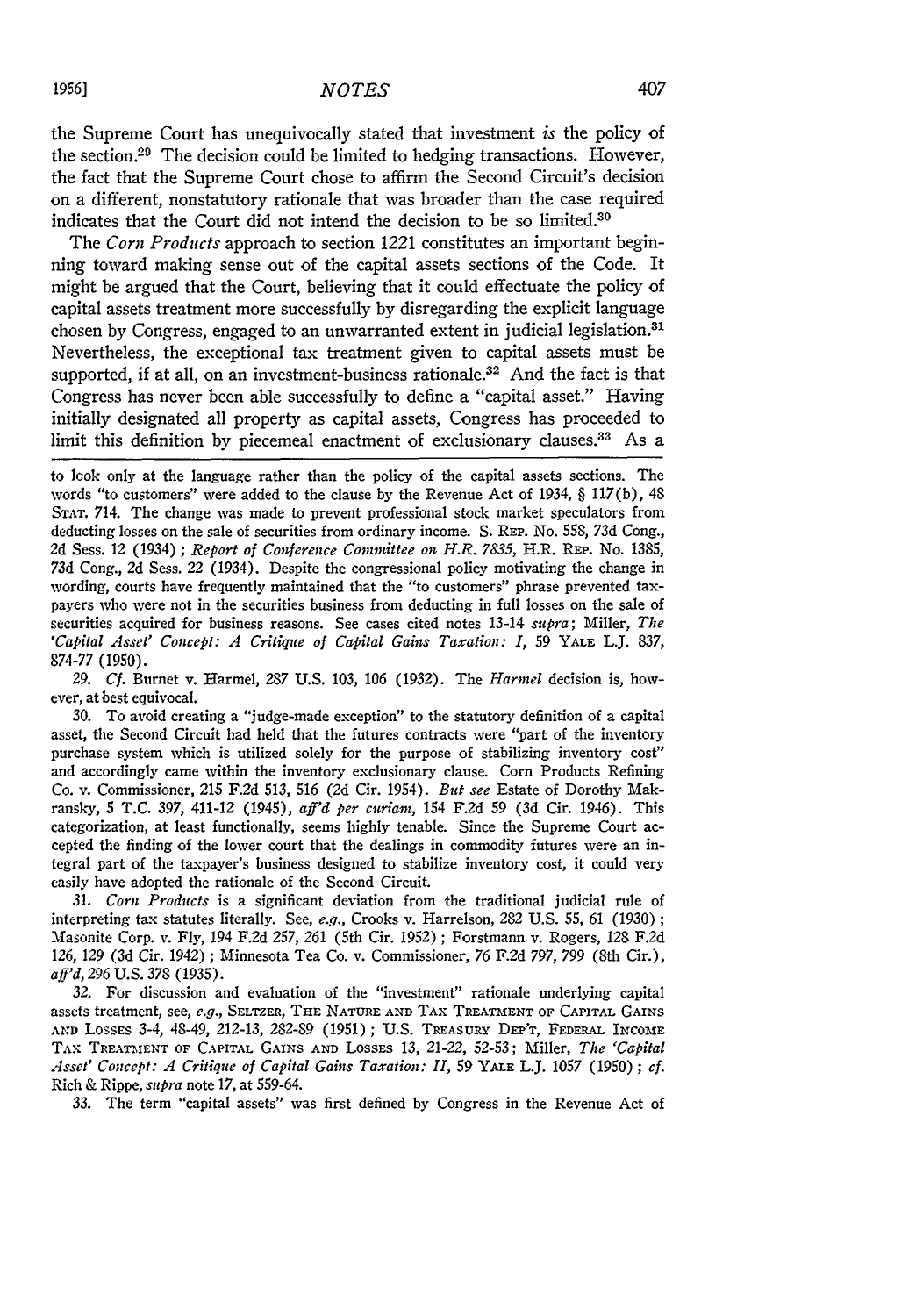result, the capital assets provisions now constitute a compartmentalized series of "pigeonholes," lacking a clear statement of standards or policy **by** which to determine their applicability to particular fact situations. 34 The Court's attempt to establish a policy-oriented approach therefore seems warranted.

The *Corn Products* approach will, however, create serious administrative difficulties for the Commissioner. For if securities and similar property are acquired for business purposes, and sold at a loss, the taxpayer will emphasize the underlying business context when preparing his tax returns, and will thus obtain a full "business" deduction.35 But if the property is sold at a profit, some taxpayers are likely to report the increment as capital gain without mentioning the surrounding circumstances. Thus, on the strength of the infor-

1921, § 206(a) (6), 42 **STAT.** 233. The definition then given was "property acquired and held **by** the taxpayer for profit or investment **. . .** (whether or not connected with his trade or business)." But the term did not include "property held for the personal use or consumption of the taxpayer or his family," stock in trade, or inventory. *Ibid.* This definition was modified **by** the Revenue Act of 1924, § 208(a) (8), 43 **STAT.** 263. A capital asset was there defined as "property held **by** the taxpayer **. . .** (whether or not connected with his trade or business)" and not including stock in trade, inventory or property held primarily for sale in the course of business. The change was made to permit individuals to realize capital gains on the sale of residences and other property not purchased for profit. **SELTEaR,** *op. cit. supra* note 32, at 20.

From 1924 until the present, Congress has added exclusionary clauses to the all-inclusive definition of a capital asset, as it came to believe that designated types of property were more appropriately treated as noncapital assets. The "to customers" phrase was added in 1934. See note 4 *supra.* Depreciable business property was excluded in 1938; real business property, in 1942. See note 3 *supra.* Government obligations issued on a discount basis and payable without interest at a fixed maturity date were excluded **by** the Revenue Act of 1941, § **115(b),** 55 **STAT.** 693 (now **INT.** RV. CODE OF 1954, § 1221(5)). Copyrights, literary, musical and artistic compositions were excluded **by** the Revenue Act of 1950, § 210(a), 64 STAT. 933 (now INT. REV. CODE OF 1954, § 1221(3)). Accounts and notes receivable were excluded in 1954. See note **5** *supra.* Under the 1954 Code, it is clear that hedging transactions in commodity futures give rise to ordinary income and loss. See note 17 *supra.*

The explanation for the omission of an exclusionary clause concerning stocks, bonds, and similar intangible assets acquired for business purposes is probably that this type of property is usually held for investment or speculative purposes, and seldom acquired incident to business transactions. Seventy-five per cent of capital gains and losses are derived from transactions in securities. **U.S. TREAsURY DEm'T,** *op. cit. supra* note 32, at **10.** Securities held **by** dealers for sale to customers in the ordinary course of business are of course excepted **by INT.** REv. **CODE** OF 1954, § 1221(1). See also *id., §* 1236, discussed at note 46 *infra.*

34. See Miller, *The 'Capital Asset' Concept: A Critique of Capital Gains Taxation: II,* 59 **YALE** L.J. 1057, 1084-86 (1950). Compare Commissioner v. The Bagley & Sewall Co., 221 F.2d 944, 946-47 (2d Cir. 1955) (stating that there was no need to reconcile a classification of "business expense" with the capital assets sections).

35. A recent tax service bulletin, issued previous to *Corn Products,* noted the tendency of some courts to allow a full deduction for losses on the sale of securities acquired for a business purpose, and suggested that prior tax returns be reviewed and refund claims filed if such losses were reported as capital losses. Research Institute of America, Taxation Report, Oct. 6, 1955, **p.** 147.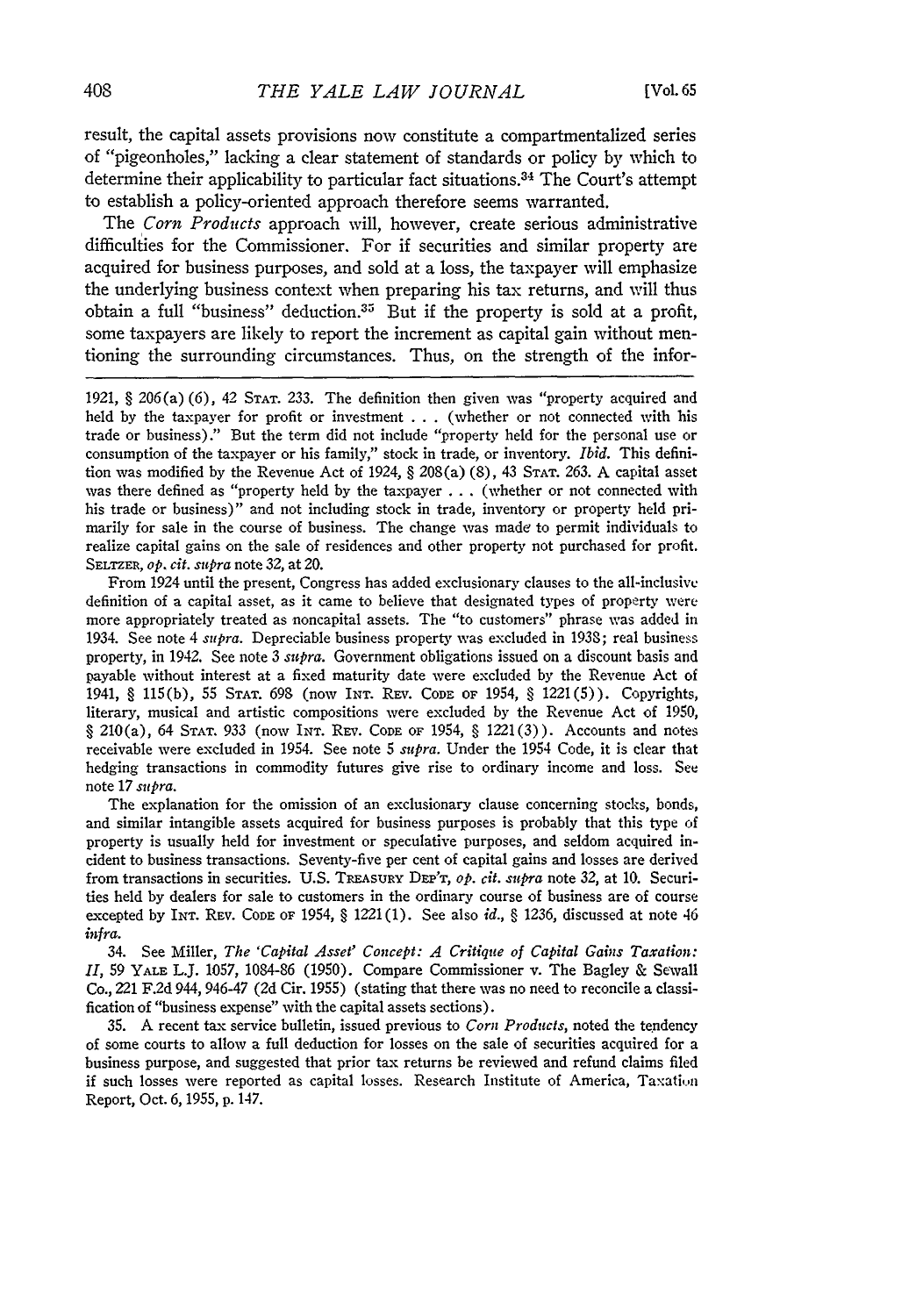mation contained in such returns, the Commissioner will not be able to differentiate between securities transactions giving rise to "investment" income and those which should give rise to "business" income.<sup>36</sup> As a result, he will be forced to investigate the circumstances surrounding the acquisition of all securities which a business taxpayer has reported as giving rise to capital gain. And since all reported capital gains cannot be scrutinized, some taxpayers will be able to obtain capital gains on securities which could have been disposed of at ordinary losses. Moreover, this result does not presuppose bad faith on the part of the taxpayer; security-type property may often be acquired for both "business" and "investment" purposes.<sup>37</sup>

Furthermore, the Supreme Court's decision establishes only the broadest outlines of distinction between "business" and "investment" income or loss. It does not provide workable standards by which the lower courts may determine into which category a marginal transaction should be placed. Prior judicial experience indicates this will be no easy task.<sup>38</sup> Courts will have to determine, long after the event, what the taxpayer's "intent" was in acquiring and holding the property. Since the taxpayer's testimony as to his subjective intent cannot be made controlling,<sup>39</sup> an "objective" standard will be required.

This difficulty might be minimized by requiring the taxpayer to report any business context in which he acquired securities the sale of which he is reporting as capital gain. See note 49 *infra.*

*37.* See note 39 *infra;* text at notes 43-44 *infra.*

*Cf.* Seaboard Finance Co. v. Commissioner, 225 F.2d 808 (9th Cir. 1955) (foreign currency transaction connected with taxpayer's business probably motivated by both "business" and "speculative" considerations).

38. Consider, *e.g.,* the difficulty courts have had distinguishing real estate "dealers" from real estate "investors." *Compare* Chandler v. United States, 226 F.2d 403 (7th Cir. 1955), *with* Mauldin v. Commissioner, 195 F.2d 714 (10th Cir. 1952). See Fink, *'Dealing' in Real Estate,* 2 TAx L. REv. 111 (1946) (collecting citations).

**39.** In *Corn Products,* taxpayer's officers made disserving statements when they testified that the hedging transactions were undertaken solely for business reasons. See note 24 *supra.* In the vast majority of cases taxpayer's testimony of his subjective intent will be self-serving. Moreover, such testimony would not necessarily be in bad faith. For if a

*<sup>36.</sup>* In only one case has the Commissioner contended that a profit on a securities sale reported as a capital gain should be considered an ordinary gain because the securities were acquired as an incident to the taxpayer's regular business. In Harry Dunitz, 7 T.C. *672 (1946), aff'd per curam,* 167 F.2d 223 (6th Cir. 1948), the taxpayer repurchased at large discounts and then sold to a controlled corporation bonds which he had originally executed to finance construction of an apartment building. The court held that the profit on the resale was ordinary income. Since the bond transaction was an "essential and integral part" of the taxpayer's business of managing buildings, the bonds were considered to be held primarily for sale to customers in the ordinary course of business. The fact that the securities on which the gain was reported were obligations of the taxpayer probably induced the Commissioner to scrutinize the circumstances of the transaction. The dearth of cases in which the Commissioner has disputed the taxpayer's classification on these grounds would seem to indicate that review of tax returns rarely discloses whether securities giving rise to a reported capital gain were originally acquired for a business purpose. The validity of this conclusion may, however, be weakened by inability to ascertain the frequency with which such classifications are compromised.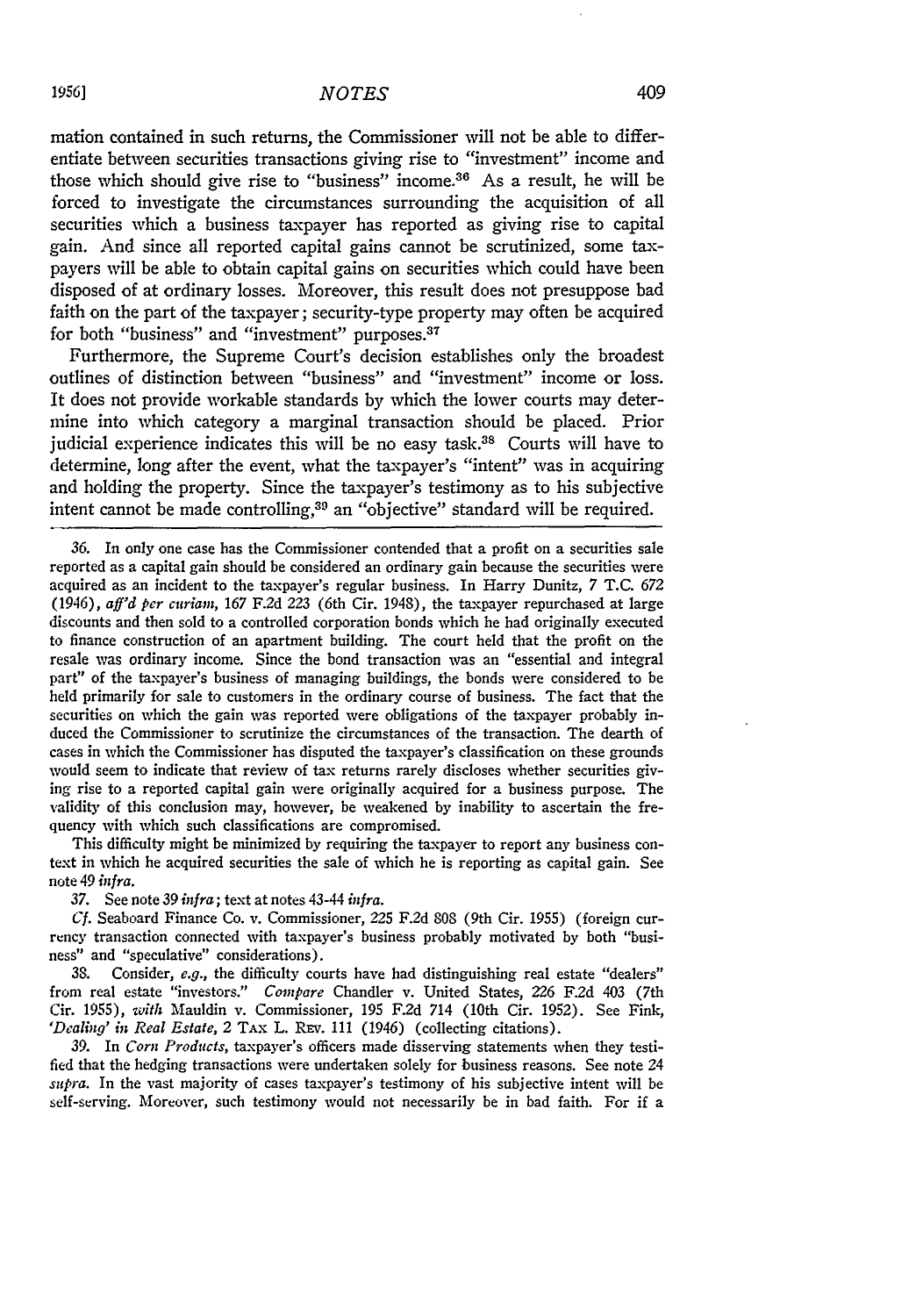Any attempt to determine the taxpayer's intent from the circumstances surrounding the transaction **will** raise serious problems of delineation. In *Corn Products,* the taxpayer had systematically purchased and sold futures over a ten year period **40** in order to stabilize costs. It was not difficult to classify the gains and losses resulting from these sales as part of the "every-day operation" of taxpayer's business. 4' But quantitative repetition as such is not a satisfactory standard. For a taxpayer may make a single purchase **of** intangible property to accomplish a specific business goal. For example, he may have to purchase securities issued **by** a supplier in order to ensure a source of the product in which he deals.42 And if the courts interpret *Corn Products* to require a repeated pattern of dealings, the taxpayer would be unable to deduct bona fide but nonrecurring business expenses from his business income.

On the other hand, the courts should not permit the taxpayer to obtain fully deductible business losses whenever he acquires securities in order to accomplish a business purpose. Use of this criterion would permit businessmen to write off speculative "investment" losses against "business" income. For, even though an *acquisition* is motivated **by** business needs, it does not necessarily follow that the securities continue to be held for business purposes after acquisition. Thus, the taxpayer who acquired securities to obtain a source of supply may not have had to *keep* the securities to obtain future supply; the supplier generally would not require the customer to retain the securities, once he has bought them. 43 And the taxpayer may thereafter hold the securities in order to recoup some of the expense of purchasing them, through market accretion, or to maintain "good will" with the supplier.<sup>44</sup> In neither instance should further

securities transaction resulted in a profit, taxpayer might very well feel that his motive had been "primarily" investment; on the other hand, if a loss was incurred, he would probably conclude that the transaction **had** been undertaken "primarily" for business reasons.

40. Corn Products Refining Co., **16 T.C. 395, 396 (1951).**

41. See note **23** *supra.*

42. See Hogg v. Allen, **105** F. Supp. 12, **18** (M.D. Ga. **1952),** *aff'd in part sub norm.* Edwards v. Hogg, 214 **F.2d** 640, 642 (5th Cir. 1954) **;** Tulane Hardware Lumber Co., P-H **T.C.** Rep. Dec. **1** 24.129 **(1955);** McGhee Upholstery Co., P-H 1954 **T.C.** \MIem. Dec. **1** 54014 **(1953) ;** Charles **A.** Clark, **19 T.C.** 48 **(1952) ;** Western Wine and Liquor Co., **18 T.C. 1090 (1952);** Logan and Kanawha Coal Co., **5 T.C. 1298** (1945); cf. Exposition Souvenir Corp. v. Commissioner, **163 F.2d 283 (2d** Cir. 1947).

43. See, *e.g.,* McGhee Upholstery Co., *supra* note 42; Charles **A.** Clark, *supra* note 42; Western Wine and Liquor Co., *supra* note 42. In these cases the taxpayer was required only to *purchase* securities in order to obtain merchandise; he was not compelled to *hold* them for any minimum period.

44. Frequently businessmen who have acquired securities incident to business transactions hold them for a substantial time after acquisition. Sometimes the securities must be held in order to accomplish the business purpose for which they were originally acquired. See Commissioner v. The Bagley **&** Sewall Co., 221 **F.2d** 944 **(2d** Cir. **1955)** (securities placed in escrow to assure performance of manufacturing contract). Sometimes the securities are held because no purchaser can be found for them. See Joe **B.** Fortson, 47 B.T.A. **158** (1942). Often the motive for retention is unclear. In determining the tax treatment of these securities, the courts have tended to stress the reason for acquisition rather than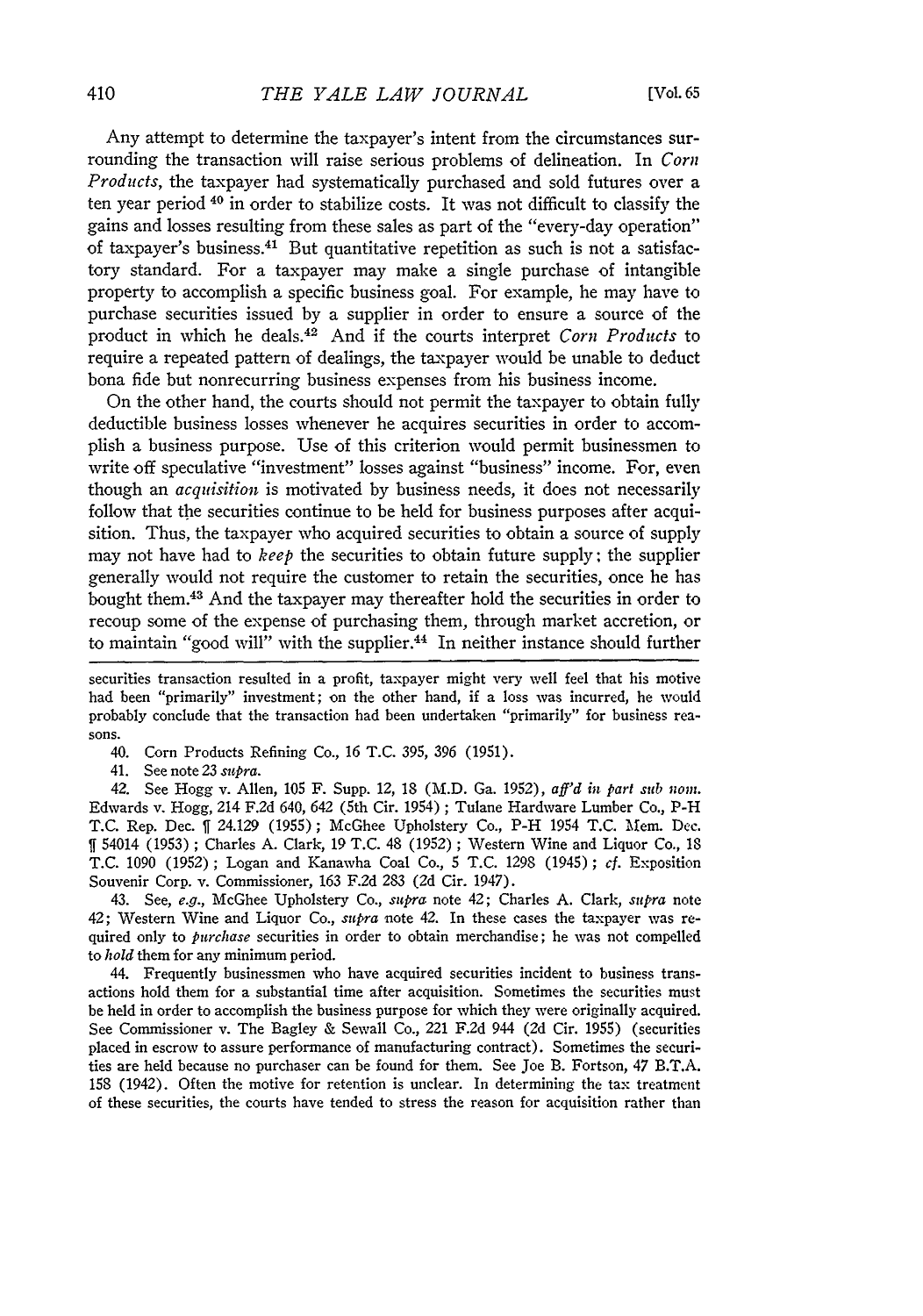losses in market value be deductible from business earnings. Plainly, this standard is also defective. Moreover, to the extent that different courts apply different standards-or apply similar standards differently-the tax burden will fall unequally upon taxpayers in like circumstances.<sup>45</sup>

Nevertheless, most of the problems of classification created by *Corn Products* can be satisfactorily resolved if the Commissioner will promulgate an appropriate regulation. This regulation should provide that: any security (or similar intangible asset) acquired by a taxpayer (other than a dealer in securities)<sup>46</sup> will be treated as an investment unless, within thirty days after the date of acquisition, the Commissioner is notified that designated property of stated value has been acquired and is being held for specified business purposes. The Commissioner and the courts should then treat property so registered as business property,<sup>47</sup> giving rise to ordinary income or loss, unless taxpayer's

the reason for retention. Thus, in Gilbert v. Commissioner, 56 F.2d 361 (1st Cir. 1932), the loss incurred by a contractor on the sale of stock acquired from a corporation as payment for construction work was held fully deductible as an ordinary loss, even though the taxpayer had held the securities for over two years before selling them. See also Tulane Hardware Lumber Co., P-H T.C. Rep. Dec.  $\parallel$  24.129 (1955) (debentures purchased to obtain source of supply held for five years, at which time they became worthless because of failure of issuing company) **;** Logan and Kanawha Coal Co., 5 T.C. 1298 (1945) (stock acquired to secure source of supply held for four years). *But* cf. Western Wine and Liquor Co., 18 T.C. 1090 (1952) (stock acquired to obtain source of supply held less than two months).

In cases where securities acquired incident to business transactions are not immediately sold, the proper tax treatment under the *Corn Products* doctrine would appear to be as follows: The court (preferably the Tax Court) should ascertain whether the securities were sold as soon as the original business reason for acquisition was satisfied. If not, the court should determine the fair market value of the securities at the earliest date they could have been sold, and the difference between this value and taxpayer's cost should be given "business" income treatment.

If the securities were held past the earliest disposal date in the hope of market appreciation, any subsequent increase or decrease in market value should be treated as capital gain or loss. But if the securities were held to maintain favorable relations with the party issuing them, it would seem that any decrease in value after the earliest disposal date should be considered a *capital expenditure* for the promotion of good will. Accordingly, it would not be deductible as an ordinary or capital loss; it would instead be capitalized as part of the cost basis of good will. INT. REV. Code or 1954,  $\S$  263(a)(1); Welch v. Helvering, 290 U.S. 111 (1933).

For a more practicable alternative, see notes 46-48 *infra* and accompanying text.

45. Furthermore, the Commissioner may take inconsistent positions in various cases, depending upon whether the property in question was sold at a gain or loss. See United States v. Chinook Inv. Co., 136 F.2d 984, 985 (9th Cir. 1943).

*46.* The transactions of a securities dealer are divided into "business" and "investment" categories by INT. **REV. CODE OF** 1954, § 1236. This section provides that a gain by a securities dealer from the sale of a security will not be considered a capital gain unless, within thirty days after the date of acquisition, the security is clearly identified as being held for investment, and is not later held for sale to customers. *Id., §* 1236 (a). Moreover, if any security is so identified, any loss on its sale is a capital loss. *Id., §* 1236(b).

47. The proposed regulation should specify that failure to comply with the notification procedure constitutes either a conclusive or a rebuttable presumption that securities